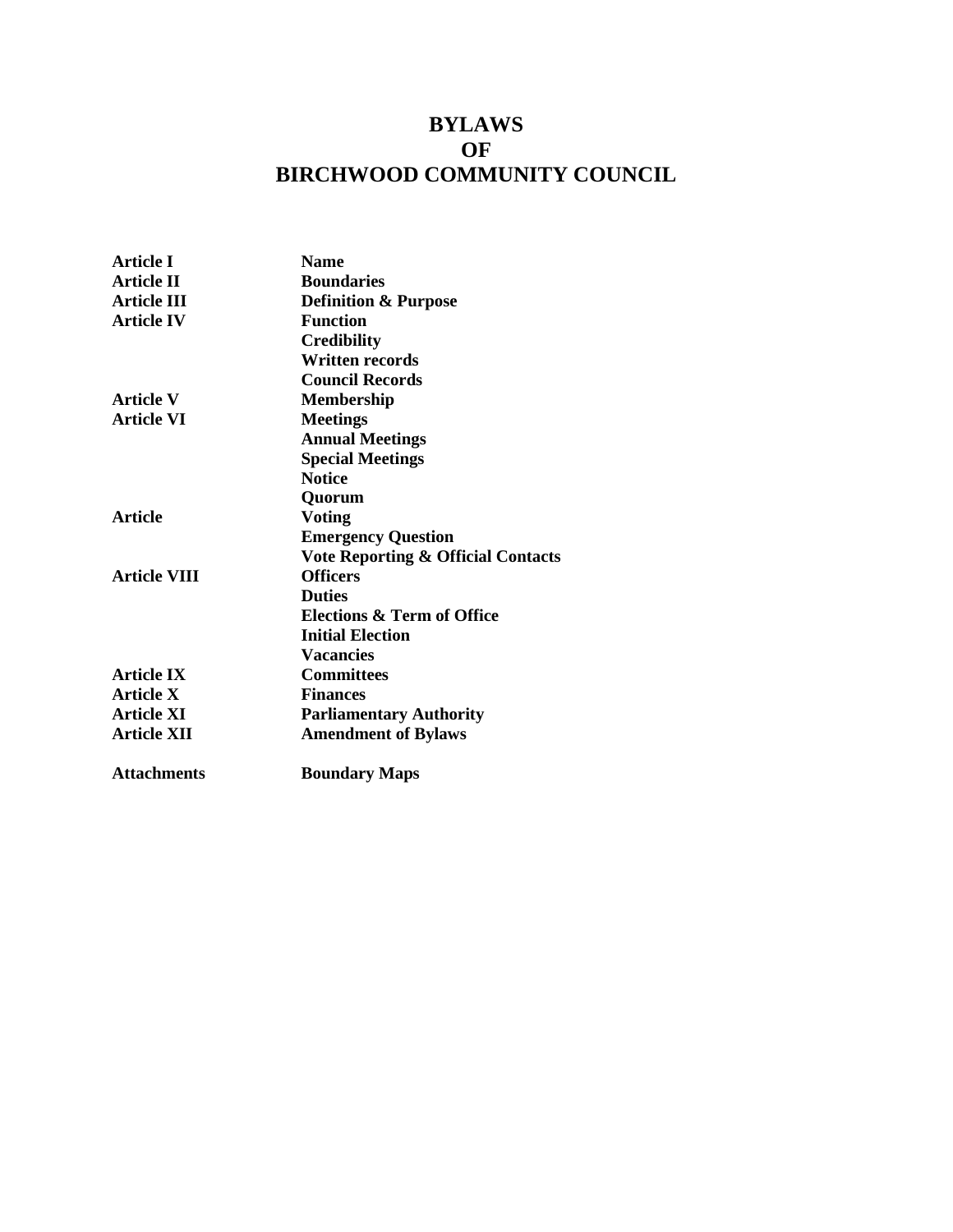# **ARTICLE I**

| <b>NAME</b>                               | The name of this council shall be the Birchwood Community Council                                                                                                                                                                                                                                                                                                                                                                                                                                                                                                                                                                                                                                                                                                                                                                                                                                                                                                                                                          |  |  |  |
|-------------------------------------------|----------------------------------------------------------------------------------------------------------------------------------------------------------------------------------------------------------------------------------------------------------------------------------------------------------------------------------------------------------------------------------------------------------------------------------------------------------------------------------------------------------------------------------------------------------------------------------------------------------------------------------------------------------------------------------------------------------------------------------------------------------------------------------------------------------------------------------------------------------------------------------------------------------------------------------------------------------------------------------------------------------------------------|--|--|--|
| <b>ARTICLE II</b>                         |                                                                                                                                                                                                                                                                                                                                                                                                                                                                                                                                                                                                                                                                                                                                                                                                                                                                                                                                                                                                                            |  |  |  |
| <b>BOUNDARIES</b>                         | The Birchwood Community Council shall include that area depicted in the<br>official Map on file with the MOA, bounded by Knik Arm, the stream<br>known as Peters Creek, the New Glenn Highway, then following the<br>centerline of Fire Creek where it crosses (into Birchwood) under the New<br>Glenn Highway, running north, until it intersects the westernmost border<br>within Section 25, then proceeding true north along that section line to Knik<br>Arm. (see map attached).                                                                                                                                                                                                                                                                                                                                                                                                                                                                                                                                     |  |  |  |
|                                           | <b>ARTICLE III</b>                                                                                                                                                                                                                                                                                                                                                                                                                                                                                                                                                                                                                                                                                                                                                                                                                                                                                                                                                                                                         |  |  |  |
| <b>DEFINITION &amp;</b><br><b>PURPOSE</b> | The Birchwood Community Council is a non-profit, voluntary, self-<br>governing association.<br>The purpose of this Council is to provide a direct and continuous means of<br>citizen participation in local affairs. A Council exists to afford citizens an<br>opportunity for maximum involvement and self-determination.<br>This Council is intended to give:<br>Local people a method by which they can work together for<br>expression and discussion of their opinions, needs, and desires in a<br>manner that will have a positive impact on their communities<br>development and services; and<br>Government agencies a method for receiving opinions, needs, desires,<br>$\bullet$<br>and recommendations of residents and groups; and<br>Local governing bodies an improved basis for decision making and<br>٠<br>assignment of priorities for all programs affecting community<br>development and individual well-being; and<br>The community an opportunity to be informed of all issues that may<br>affect it. |  |  |  |
| <b>ARTICLE IV</b>                         |                                                                                                                                                                                                                                                                                                                                                                                                                                                                                                                                                                                                                                                                                                                                                                                                                                                                                                                                                                                                                            |  |  |  |
| <b>FUNCTION</b>                           | The Birchwood Community Council may have but is not limited to the<br>following functions in regard to the Anchorage & Chugiak-Eagle River Area<br>Comprehensive Plan;<br>Evaluate compliance with the Plan, alerting municipal officials to, or<br>proposing appropriate action regarding any inconsistencies with the<br>Plan, and<br>Conduct a continuous review and study of the Plan to determine its<br>$\bullet$<br>workability in each district and to advise municipal officials of, or<br>propose appropriate action regarding proposed modifications or<br>additions to the Plan;                                                                                                                                                                                                                                                                                                                                                                                                                               |  |  |  |
|                                           | Assume leadership and propose action in regard to enforcement of existing<br>laws or ordinances; pursuit of rights under existing rights or ordinances;                                                                                                                                                                                                                                                                                                                                                                                                                                                                                                                                                                                                                                                                                                                                                                                                                                                                    |  |  |  |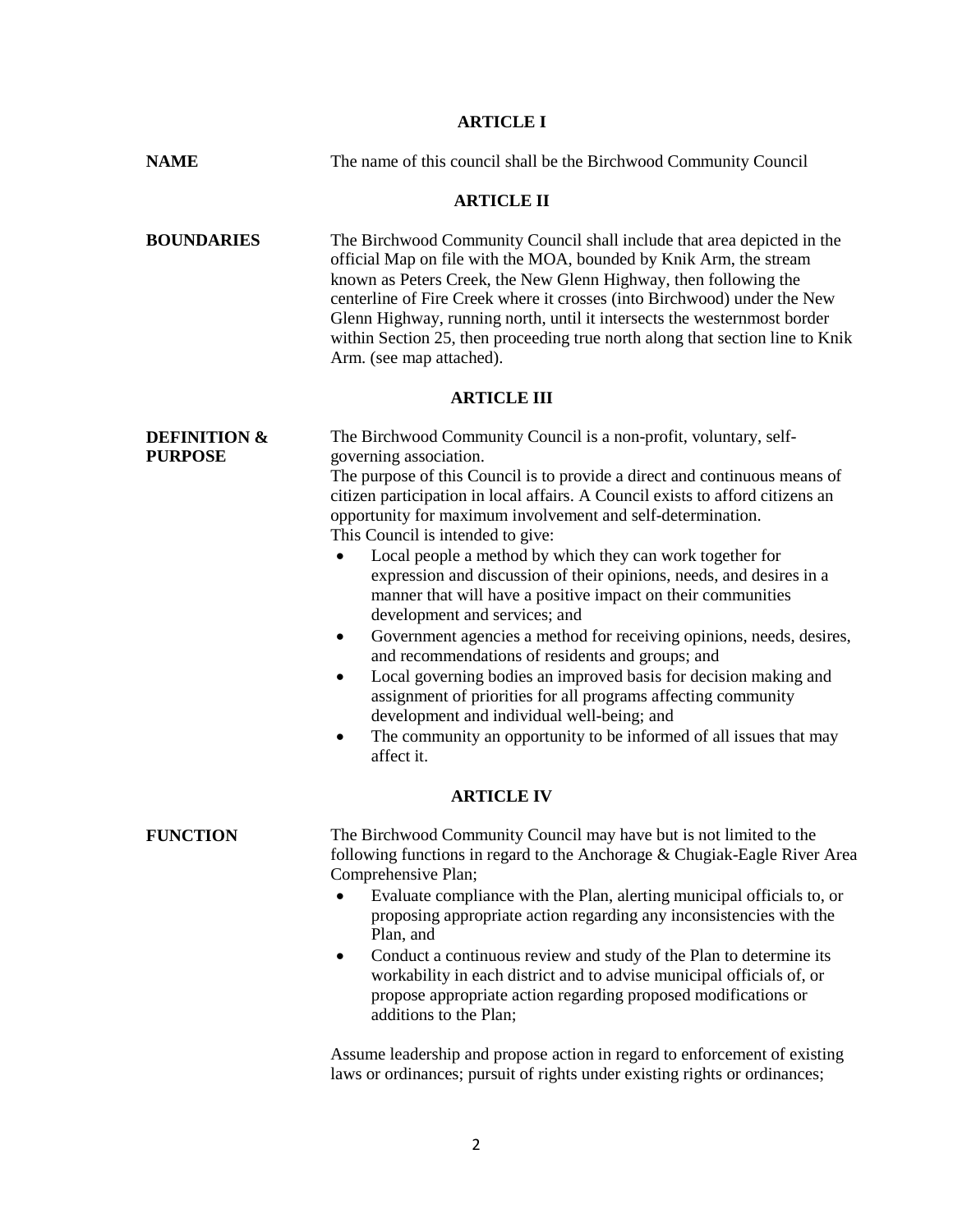desired (or opposed) changes in, or addition to, laws and ordinances, or any manner of policy regulation;

Respond to local, State, or Federal government proposals submitted to the Community Council;

Work with the local government and other government entities, as well as with persons or groups outside the government to accomplish district goals, including goals that may have an area-wide impact;

Advise and recommend to the appropriate governmental officials on such issues as;

- Budgets, mill levies, fees and other sources of proposed revenue deemed appropriate for the carrying out of governmental programs within the district; and
- Roads, parks, recreation, educational matters and proposed ordinances and programs affecting the district, and
- All land use matters affecting the district, including but not limited to, the Chugiak-Eagle River Comprehensive Plan, as well as zoning matters, plats, special exceptions, land use permits, and variances.

## **CREDIBILITY** The Birchwood Community Council shall maintain credibility by not allowing misuse of the Council association by including, but not limited to, the following;

- Special interest groups,
- Withholding of information,
- Attempting personal or financial gain,
- Intentionally misrepresenting or not representing a cross-section of opinion,
- Not representing a minority in addition to a majority opinion, and
- Requiring disclosure of conflict of interest by any Officer.

Educate local citizens with information concerning area issues and maintain an effective communication system to continue that education;

Solicit items of concern to Council members and generate public interest and participation in community matters originating within the Council area;

Publicize widely within the community all Council activities and results of those activities;

**WRITTEN RECORDS** Keep written records of all council activities and results of those activities and inform the appropriate agency of council actions and concerns;

**COUNCIL RECORDS** Maintain all copies of all Council records, minutes with attachments, and reference materials for community inspection at the Chugiak-Eagle River Library and, if necessary, the Federation of Community Councils Center.

## **ARTICLE V**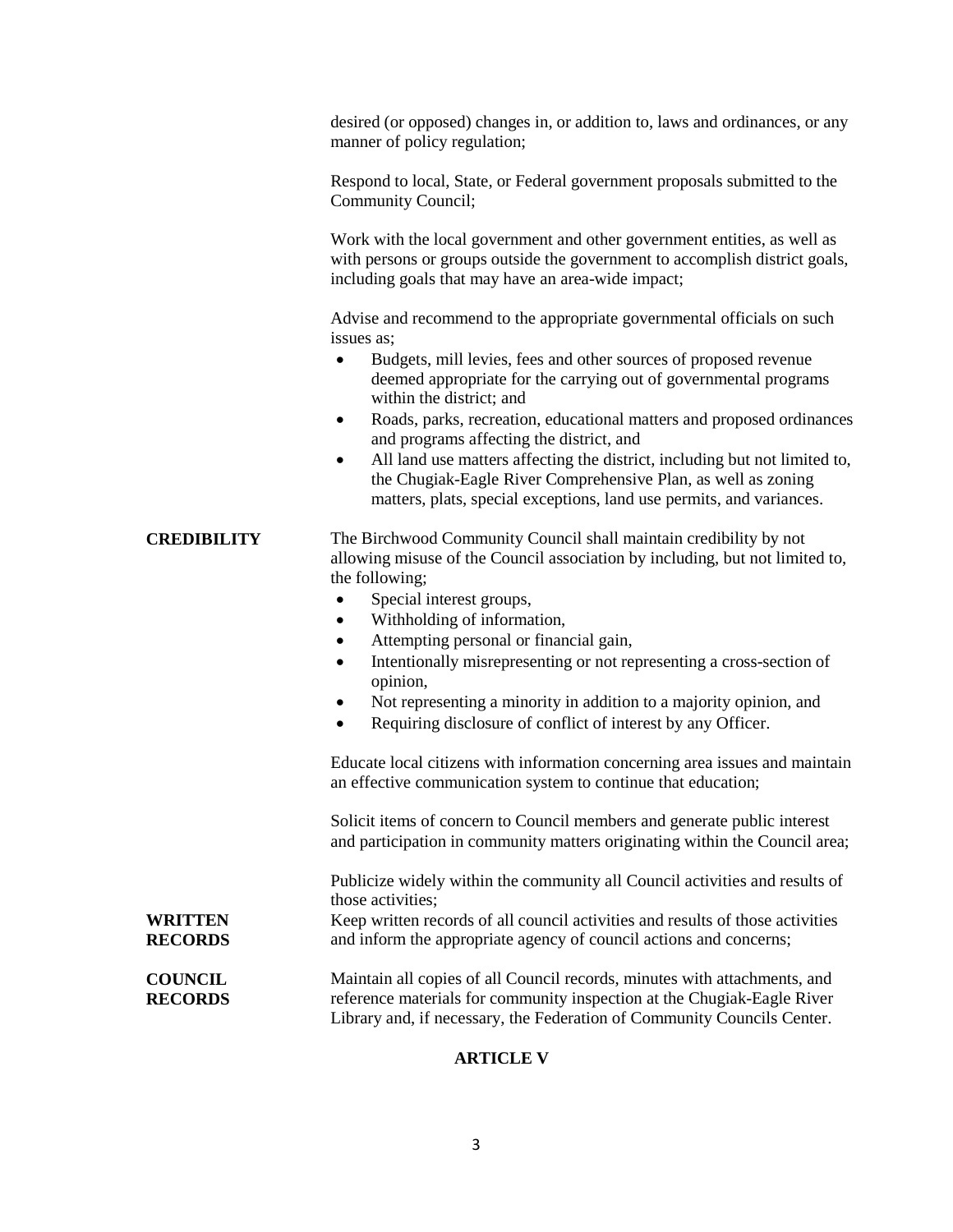| <b>MEMBERSHIP</b> | Any person 18 years of age or older is eligible for membership provided that |
|-------------------|------------------------------------------------------------------------------|
|                   | the person is a homeowner, tenant, resident, property owner, or one          |
|                   | designated as a representative of a corporation or non-profit organization   |
|                   | physically located within the boundaries in ART. II.                         |
|                   |                                                                              |

A person is a registered member immediately after signing the membership voting register available at every monthly meeting.

A copy of the Bylaws of the Council shall be available to members at all meetings through the Secretary.

## **ARTICLE VI**

| <b>MEETINGS</b>                   | The regular meetings of the Council shall be held monthly unless otherwise<br>ordered by the membership of the Council.                                                                                                                                                                                                                     |  |
|-----------------------------------|---------------------------------------------------------------------------------------------------------------------------------------------------------------------------------------------------------------------------------------------------------------------------------------------------------------------------------------------|--|
| <b>ANNUAL MEETING</b>             | The regular meeting in October shall be known as the Annual Meeting and<br>shall be for the purpose of electing officers and/or committees, and for any<br>other business that may arise.                                                                                                                                                   |  |
|                                   | All meetings shall be open and accessible to the general public and shall be<br>held whenever possible in the Birchwood area.                                                                                                                                                                                                               |  |
| <b>SPECIAL</b><br><b>MEETINGS</b> | Special meetings shall be called by 3 or more officers or by written request<br>of 7 members of the Council, delivered to the Secretary. The purpose of the<br>meetings shall be stated in the call.                                                                                                                                        |  |
| <b>NOTICE</b>                     | A minimum of six days' notice, except in the case of bylaw amendments,<br>shall be given to the Council members via publication on the Birchwood<br>Community Council website, by email to the BCC membership and by<br>posting on community bulletin boards. The notice shall contain the place,<br>time, date, and agenda of the meeting. |  |
| <b>QUORUM</b>                     | The Secretary for Publicity shall be responsible for publication of meeting<br>notices.<br>Five (5) members of the Birchwood Community Council shall constitute a<br>quorum.                                                                                                                                                                |  |
| <b>ARTICLE VII</b>                |                                                                                                                                                                                                                                                                                                                                             |  |
| <b>VOTING</b>                     | Any member of the Birchwood Community Council as defined in the<br>preceding Articles shall have one vote. Even if a single individual possesses<br>several kinds of property or business within the definition for membership<br>qualifications, the individual shall have just a single vote.                                             |  |
|                                   | A registered member must be present at the time of the vote in order to cast<br>a vote. There will be no proxy voting.                                                                                                                                                                                                                      |  |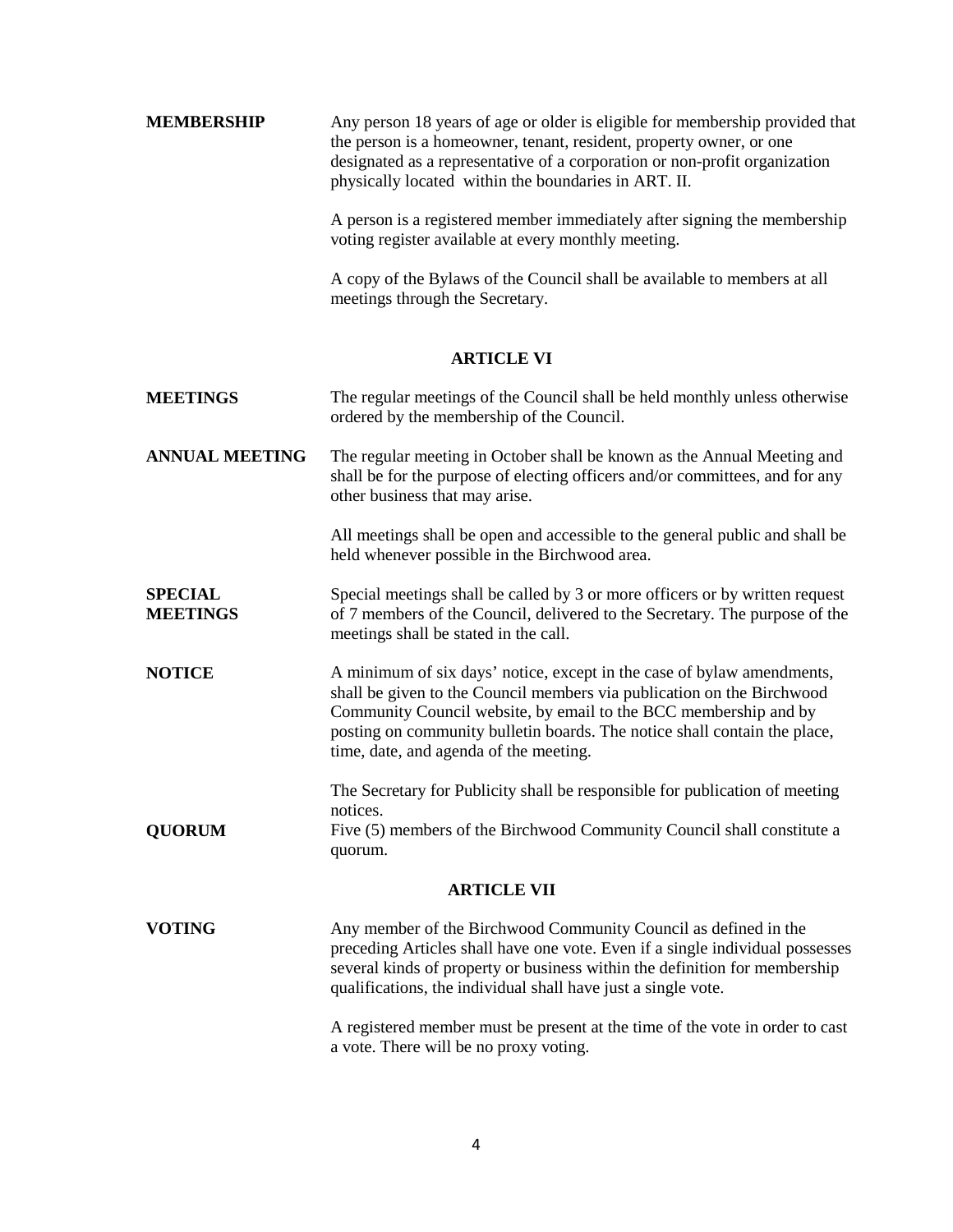|                                                                   | An already registered member who is absent may send a personal letter to<br>the Council detailing their position on the question to be voted upon, which<br>shall be read by the chairman to the Council prior to the vote.<br>Any vote may be challenged and the membership voting register shall serve                                                                                                                                                                                                                                                                                                                                                                                                                                                                                                                                                                                                                                                                                                                                                         |
|-------------------------------------------------------------------|------------------------------------------------------------------------------------------------------------------------------------------------------------------------------------------------------------------------------------------------------------------------------------------------------------------------------------------------------------------------------------------------------------------------------------------------------------------------------------------------------------------------------------------------------------------------------------------------------------------------------------------------------------------------------------------------------------------------------------------------------------------------------------------------------------------------------------------------------------------------------------------------------------------------------------------------------------------------------------------------------------------------------------------------------------------|
|                                                                   | as the official list of eligible voters.                                                                                                                                                                                                                                                                                                                                                                                                                                                                                                                                                                                                                                                                                                                                                                                                                                                                                                                                                                                                                         |
| <b>EMERGENCY</b><br><b>QUESTION</b>                               | The Emergency Question procedure can be followed only when time<br>absolutely does not allow an issue to be handled at a normal meeting.<br>Emergency Question procedures requires;                                                                                                                                                                                                                                                                                                                                                                                                                                                                                                                                                                                                                                                                                                                                                                                                                                                                              |
|                                                                   | The vote of at least five or a majority of the officers that the issue is<br>$\bullet$<br>one requiring treatment as an emergency question; and<br>An agreement of at least five officers on a clear written statement of<br>٠<br>the question to be voted upon; and<br>A telephone or electronic vote coordinated and supervised by the<br>٠<br>Secretary, of all council members listed on the current voting<br>membership register with a written list made of the date and time each<br>call was made or attempted, and by whom; and<br>A written report to the appropriate party including;<br>The question read to the members voting;<br>$\circ$<br>The number of members on the register and the number of<br>O<br>members reached;<br>The number voting yes, no, or abstaining;<br>$\circ$<br>A statement saying why the issue was treated as an Emergency<br>O<br>Question<br>A list of the officer's names who voted to use the emergency<br>$\circ$<br>procedure.                                                                                   |
| <b>VOTE REPORTING</b><br><b>&amp; OFFICIAL</b><br><b>CONTACTS</b> | The Chair or his or her delegate shall be charged with written<br>communication or verbal testimony of any council vote to the appropriate<br>party. The communication must include;<br>The date, type of meeting (regular or special), when vote was taken,<br>how the meeting was advertised, and if the vote or advisory opinion<br>was arrived at by telephone poll and/or survey;<br>In addition, the communication must include a clear statement of the<br>٠<br>question voted upon, the number of members present, the number<br>voting yes, the number voting no. An abstention shall be numbered in<br>the voting only when a member requests that an abstention vote be<br>recorded.<br>Copies of all such communications shall be read as part of the minutes at the<br>next general membership meeting following the sending of a letter,<br>presentation of public testimony, or other communication, as shall be<br>attached and presented as part of the minutes.<br>Written or oral responses to such communications, as well as any contact by |
|                                                                   | a government official or agency employee with a Council official<br>concerning council business, shall also be reported as old business at the                                                                                                                                                                                                                                                                                                                                                                                                                                                                                                                                                                                                                                                                                                                                                                                                                                                                                                                   |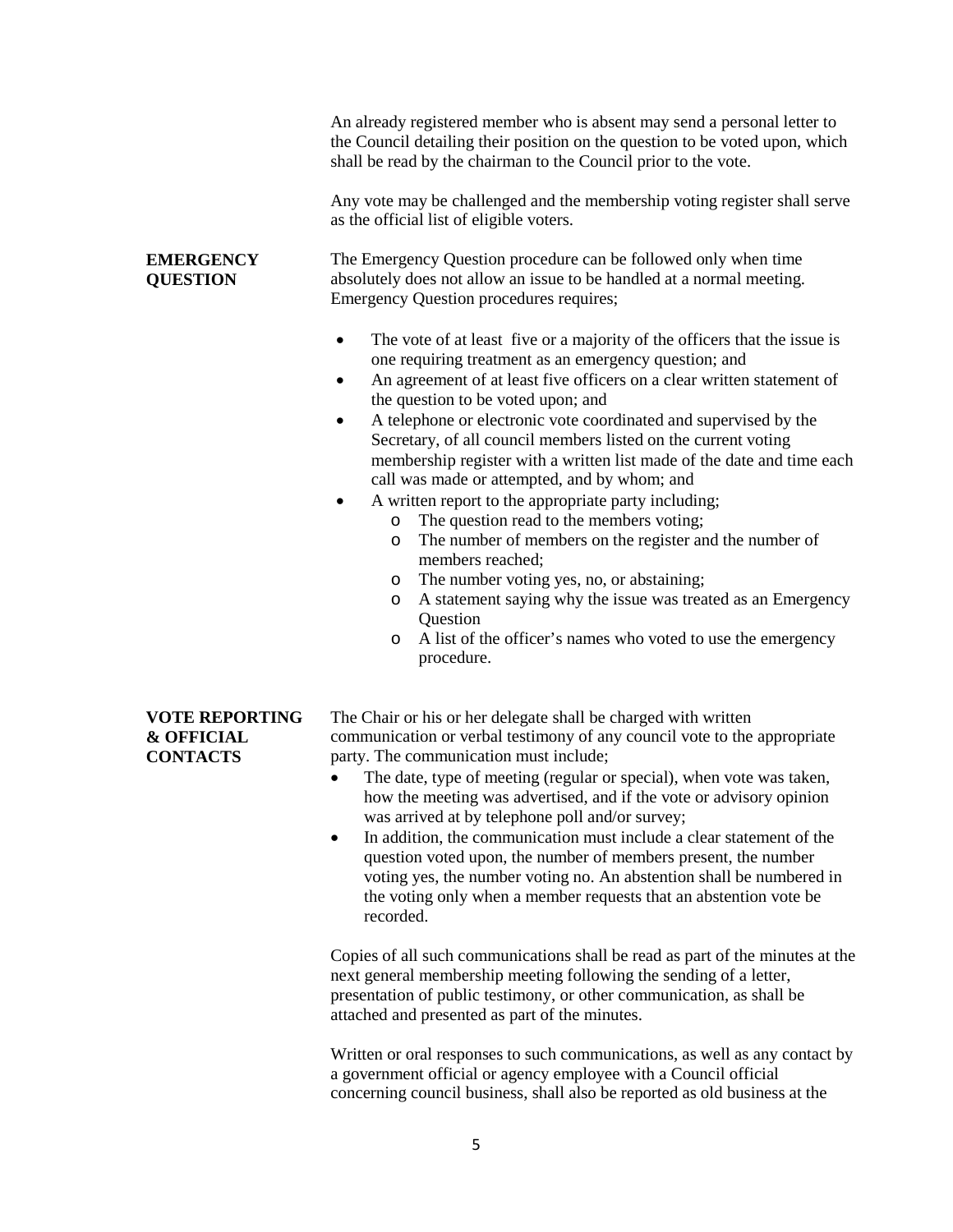next meeting following receipt of the same and shall be summarized in the minutes.

In public testimony, no officer or member shall commit the council to a position not previously voted upon by the membership.

# **ARTICLE VIII**

| <b>OFFICERS</b>                 | The officers of the Council shall be a Chair and Vice Chair (or two Co-<br>Chairs), Secretary, Secretary for Publicity, the representative to the<br>CBERRRSA Road Board, the representative to the Chugiak/Eagle River<br>Parks and Recreation Board of Supervisors, Treasurer, and Representative<br>At Large. The Secretary and Treasurer's offices may be combined if the<br>membership desires. A parliamentarian may be appointed by the Chair. One<br>person may fill at most 2 of these roles.                                                                                                                                                                                                                                                                                                                                                                                                                                                                                                                                       |
|---------------------------------|----------------------------------------------------------------------------------------------------------------------------------------------------------------------------------------------------------------------------------------------------------------------------------------------------------------------------------------------------------------------------------------------------------------------------------------------------------------------------------------------------------------------------------------------------------------------------------------------------------------------------------------------------------------------------------------------------------------------------------------------------------------------------------------------------------------------------------------------------------------------------------------------------------------------------------------------------------------------------------------------------------------------------------------------|
| <b>DUTIES</b>                   | These officers shall perform the duties prescribed by the Bylaws, by special<br>rules, and by the parliamentary authority adopted by the Council. In specific<br>the secretary is responsible for :<br>Generating the meeting agenda and meeting minutes. The draft<br>meeting minutes are due to the Chair no later than two weeks after the<br>meeting. A draft meeting agenda is due to the Chair no later than two<br>weeks prior to the next scheduled meeting;<br>Maintaining the membership list, including the address list;<br>$\bullet$<br>Storing the attendance list for each meeting;<br>٠<br>Retain and store all records, and<br>$\bullet$<br>Draft the resolutions passed during the meetings.<br>The Secretary for Publicity is responsible for information dissemination, in<br>particular:<br>Mailing out the meeting agenda no later than one week prior to the<br>meeting;<br>Maintaining the BCC website or any other electronic media; and<br>Posting all appropriate documentation on the BCC web site.<br>$\bullet$ |
| <b>ELECTION</b><br><b>TERMS</b> | The officers shall be elected by secret ballot or show of hand when<br>appropriate to serve for two years or until their successors are elected. The<br>term of office shall begin at the close of the annual meeting at which they<br>are elected.                                                                                                                                                                                                                                                                                                                                                                                                                                                                                                                                                                                                                                                                                                                                                                                          |
| <b>INITIAL ELECTION</b>         | The Chair, Vice Chair, and Representative at Large shall serve initially for<br>one year (or, if necessary, until their successors are elected) and thereafter<br>for two years. This is to provide for continuity of the Council's Officers. All<br>currently help positions will be newly elected at the general meeting.<br>Resignations shall be made in writing.                                                                                                                                                                                                                                                                                                                                                                                                                                                                                                                                                                                                                                                                        |
| <b>VACANCIES</b>                | Three (3) consecutive, unexcused absences or failed responsibilities by an<br>officer shall constitute a vacancy. Removals, resignations, and vacancies<br>may be filled temporarily by the presiding officer until an election by the<br>voting membership at the next regular meeting.                                                                                                                                                                                                                                                                                                                                                                                                                                                                                                                                                                                                                                                                                                                                                     |